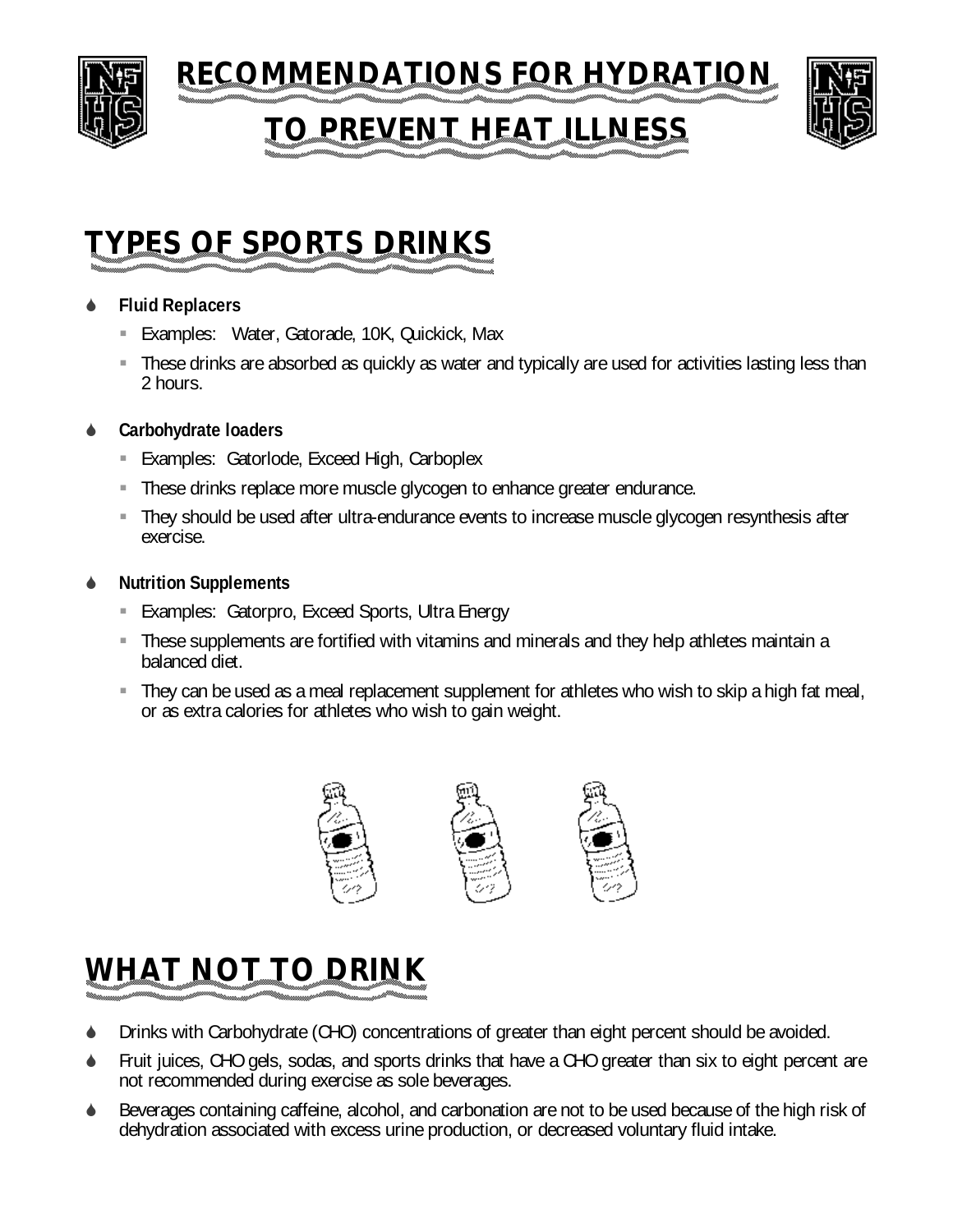# **HYDRATION TIPS AND FLUID GUIDELINES**

- Drink according to a schedule based on individual fluid needs.
- Drink before, during and after practices and games.
- $\bullet$  Drink 17-20 ounces of water or sports drinks with six to eight percent CHO, two to three hours before exercise.
- $\bullet$  Drink another 7-10 ounces of water or sport drink 10 to 20 minutes before exercise.
- $\bullet$  Drink early By the time you're thirsty, you're already dehydrated.
- $\bullet$  In general, every 10-20 minutes drink at least 7-10 ounces of water or sports drink to maintain hydration, and remember to drink beyond your thirst.
- $\bullet$  Drink fluids based on the amount of sweat and urine loss.
- $\blacklozenge$  Within two hours, drink enough to replace any weight loss from exercise.
- $\bullet$  Drink approximately 20-24 ounces of sports drink per pound of weight loss.
- Dehydration usually occurs with a weight loss of two percent of body weight or more.





## **WHAT TO DRINK DURING EXERCISE**

- If exercise lasts more than 45-50 minutes or is intense, a sports drink should be provided during the session.
- The carbohydrate concentration in the ideal fluid replacement solution should be in the range of six to eight percent CHO.
- S During events when a high rate of fluid intake is necessary to sustain hydration, sports drinks with less than seven percent CHO should be used to optimize fluid delivery. These sports drinks have a faster gastric emptying rate and thus aid in hydration.
- Sports drinks with a CHO content of 10 percent have a slow gastric emptying rate and contribute to dehydration and should be avoided during exercise.
- S Fluids with salt (sodium chloride) are beneficial to increasing thirst and voluntary fluid intake as well as offsetting the amount of fluid lost with sweat.
- Salt should never be added to drinks, and salt tablets should be avoided.
- Cool beverages at temperatures between 50 to 59 degrees Fahrenheit are recommended for best results with fluid replacement.